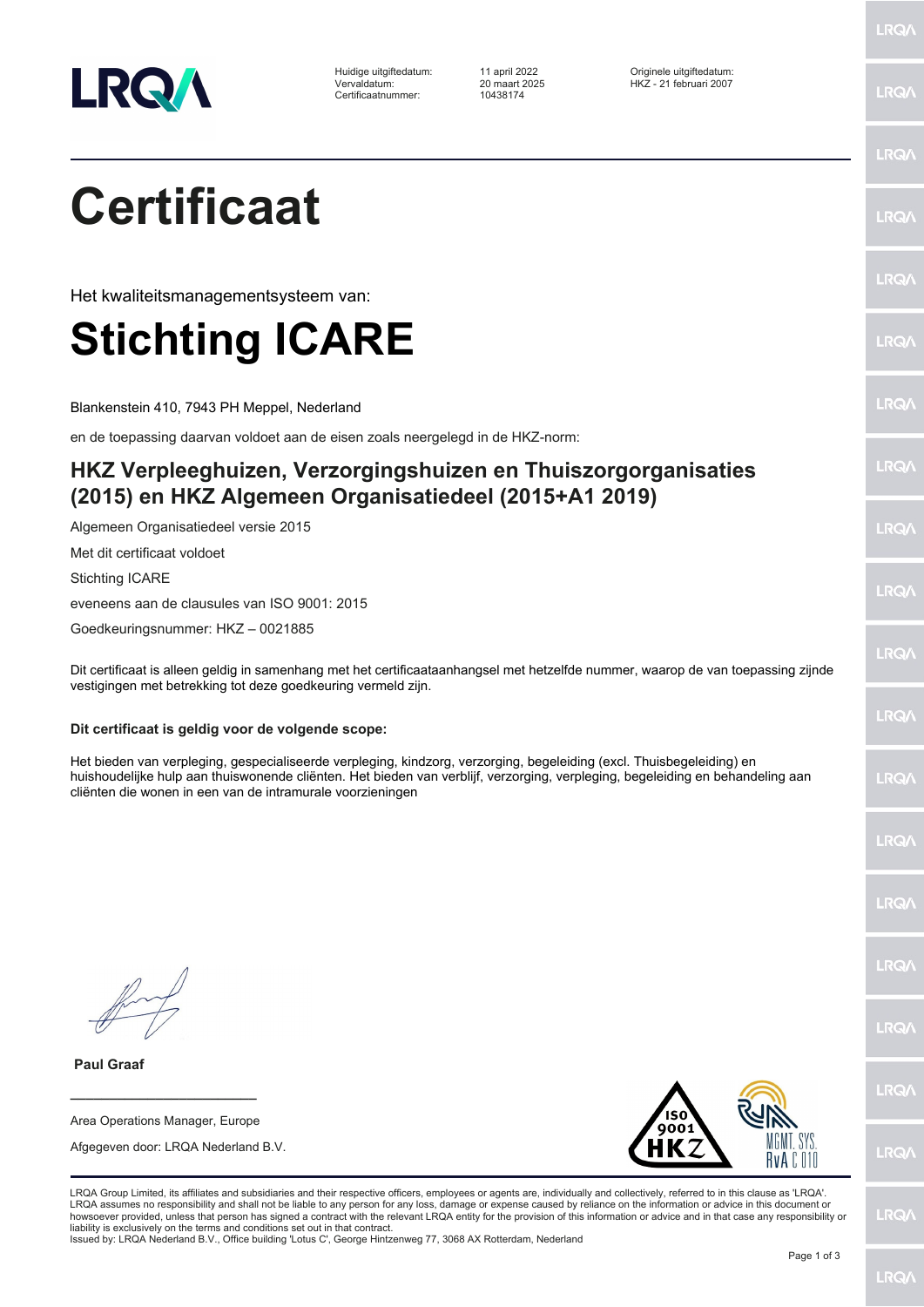

**LRQA** 

Certificaatnummer: 10438174

| Hoofdvestiging                                                                  | <b>Activiteiten</b>                                                                                                                                                                                                                 |
|---------------------------------------------------------------------------------|-------------------------------------------------------------------------------------------------------------------------------------------------------------------------------------------------------------------------------------|
| <b>Stichting ICARE</b><br>Blankenstein 410, 7943 PH Meppel, Nederland           | <b>HKZ VVT (2019)</b><br>Het bieden van verpleging, gespecialiseerde verpleging,<br>kindzorg, verzorging, begeleiding (excl. Thuisbegeleiding)<br>en huishoudelijke hulp aan thuiswonende cliënten. Het                             |
|                                                                                 | bieden van verblijf, verzorging, verpleging, begeleiding en<br>behandeling aan cliënten die wonen in een van de<br>intramurale voorzieningen                                                                                        |
|                                                                                 |                                                                                                                                                                                                                                     |
| <b>Vestiging</b>                                                                | <b>Activiteiten</b>                                                                                                                                                                                                                 |
| Rayon Veluwe Zuid incl. HdS Zorg<br>Stationsweg 114, 6711 PZ Ede, Nederland     | <b>HKZ VVT (2019)</b><br>Rayonmanagement, verpleging, gespecialiseerde<br>verpleging, verzorging, begeleiding (excl.<br>Thuisbegeleiding) en huishoudelijke hulp aan<br>thuiswonende cliënten (12 locaties).                        |
|                                                                                 |                                                                                                                                                                                                                                     |
| Rayon Intramuraal<br>Burgem. Bothenius Lohmanweg 7, 9404 LB Assen,<br>Nederland | <b>HKZ VVT (2019)</b><br>Rayonmanagement, verpleging, verzorging, begeleiding,<br>behandeling en verblijf aan cliënten in intramurale setting                                                                                       |
|                                                                                 | te Vierackers, Ceresstaete, Kloosterakker, De Boshof te<br>Assen, Dekelhem te Gieten, De Herik en De Boerderij te<br>Borger, Altingerhof te Beilen, Altingerhoes te Westerbork,<br>'t Beurtschip te Smilde, Vegetarisch Zorgcentrum |
|                                                                                 | Felixoord te Oosterbeek.                                                                                                                                                                                                            |
| <b>Rayon Zuid Oost Drenthe</b><br>Boermarkeweg 70, 7824 AA Emmen, Nederland     | <b>HKZ VVT (2019)</b><br>Rayonmanagement, verpleging, gespecialiseerde                                                                                                                                                              |
|                                                                                 | verpleging, verzorging, begeleiding (excl.<br>Thuisbegeleiding) aan thuiswonende cliënten (18<br>locaties).                                                                                                                         |
|                                                                                 |                                                                                                                                                                                                                                     |
|                                                                                 |                                                                                                                                                                                                                                     |
|                                                                                 | 9001<br>. SYS                                                                                                                                                                                                                       |

exclusively on the terms and conditions set out in that contract. Issued by: LRQA Nederland B.V., Office building 'Lotus C', George Hintzenweg 77, 3068 AX Rotterdam, Nederland